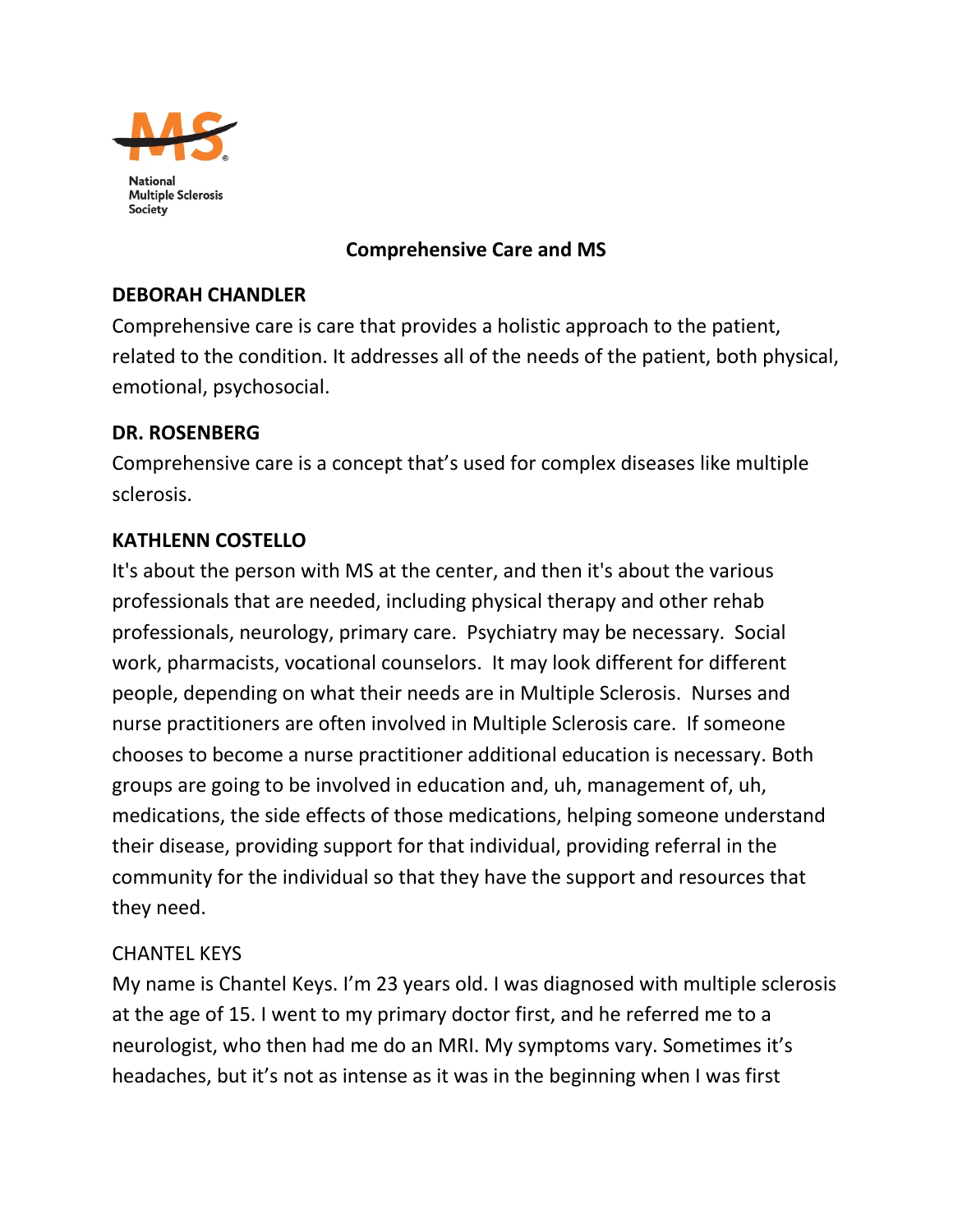diagnosed with MS. I have tingling and numbness sometimes, especially in my legs.

#### **DEBORAH CHANDLER**

There are three basic care needs of the patient. The medical care includes disease modifying therapy, acute relapse management, and then symptom management…So, we go through all the medicines so they understand the pluses and minuses of those….At that point, it becomes a partnership. So, we're able to actually discuss with them, which one would fit the better lifestyle. If it doesn't work there are other options, and I always try to give them hope that there is something else down the road should one not work. A lot of times with these medicines that we're giving, they don't make them feel well, but they slow down the disease progression. Symptom management would include those things like physical therapy, occupational, speech therapy. Urologists, neuropsychologists, all of the other ancillary services that help meet those patient's needs when we can't meet them ourselves. If we need to coordinate care, be it referrals, we'll make that happen. If it's medicines we'll make that happen, whatever the patient needs. And then the final part was relapse management.

#### **PATTY BOBRYK**

We need to know you as a person, and what you're willing to be able to do, and can tolerate doing, and being able to share that with us, just puts in place a better plan, a plan that you can follow. You feel empowered to follow through with the treatment plan, if you're engaged in that treatment plan. So, that's really important that your care is not being dictated to you, that you're in the driver's seat and that you're going to be able to say, you know what I can do this, but I can't do that. Do I have any other options? Can we talk about that? Wellness is an important piece in your overall treatment plan for your MS.… If you're not taking good care of your overall health, that can have a negative influence on your MS. Somebody who is not taking care of good nutrition, and good sleep habits, and making sure they're staying hydrated, those things can all have negative impacts on your MS symptoms. So, we want to make sure that wellness is the important piece in your overall intervention. We also want to decrease your risk factors for other things that might occur in your life like heart attacks, stroke,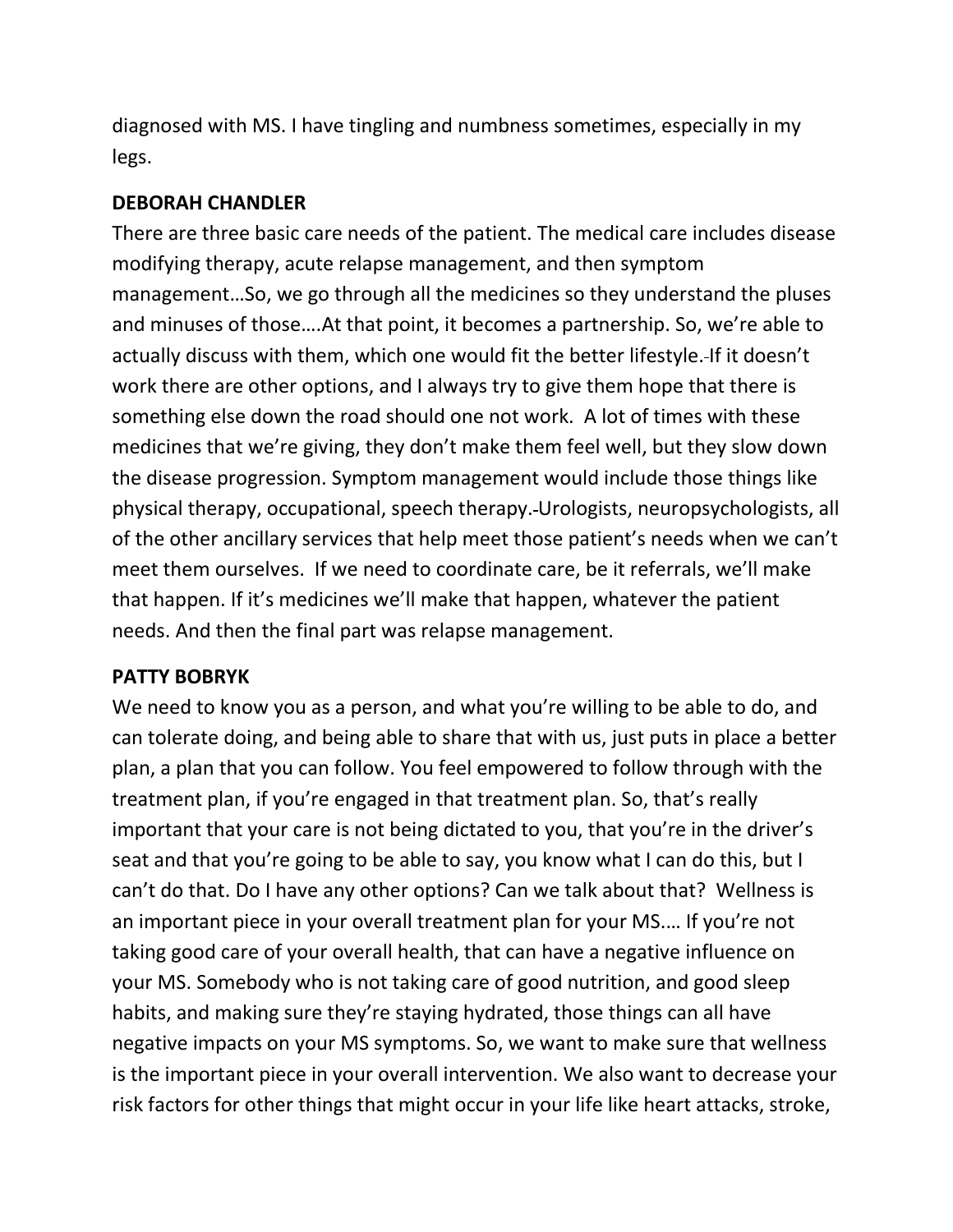diabetes to make sure that we decrease the risk for those throughout the course of someone's lifetime.

# **CHANTEL KEYS**

I see my primary doctor for routine checkups. It's kind of nice, sometimes he's like maybe it's an MS symptom. So sometimes I have to contact the MS center just to verify or to let them know. So, he's aware of my MS, and he lets me know if maybe I should contact them versus my primary doctor. At the center, I see Dr. Rosenberg, and I also see Ms. Chandler. When the doctor comes, they ask how I'm doing, and is anything changed, how are my medical symptoms, how's life going? Do you have any concerns or any questions that you want answered? And they don't mind, because sometimes I come with a long list of questions. I normally bring any medication that I may have gotten from my primary doctor that I may be on along with the pills that I'm – the vitamins that I may be taking. So, they will have an update of what medications I'm taking. And it's normally just weight, eye vision, do a strength test. They like to see how my balance is, so I do a walk down the hall, and I balance on one leg, and we just talk about any symptoms I've been having lately. And how's life going basically with MS.

## **DR. ROSENBERG**

MS affects the patient, but hits the whole family. The family is so important… there is a tremendous need for education among the family members. There has to be understanding of the nature of the disease.

## **DEBORAH CHANDLER**

It's important for patients with MS to realize that unfortunately they don't always have just MS. They usually have a lot of other what we call comorbidities. So they might have hypertension. Other issues, thyroid disorders, bladder disorders that aren't related to MS, and it's important that they follow up with their primary care and get routine primary care as well. all of the basic needs are important as well, flu shots included, pneumonia vaccines, etc.

## **PATTY BOBRYK**

We also want to decrease your risk factors for other things that might occur in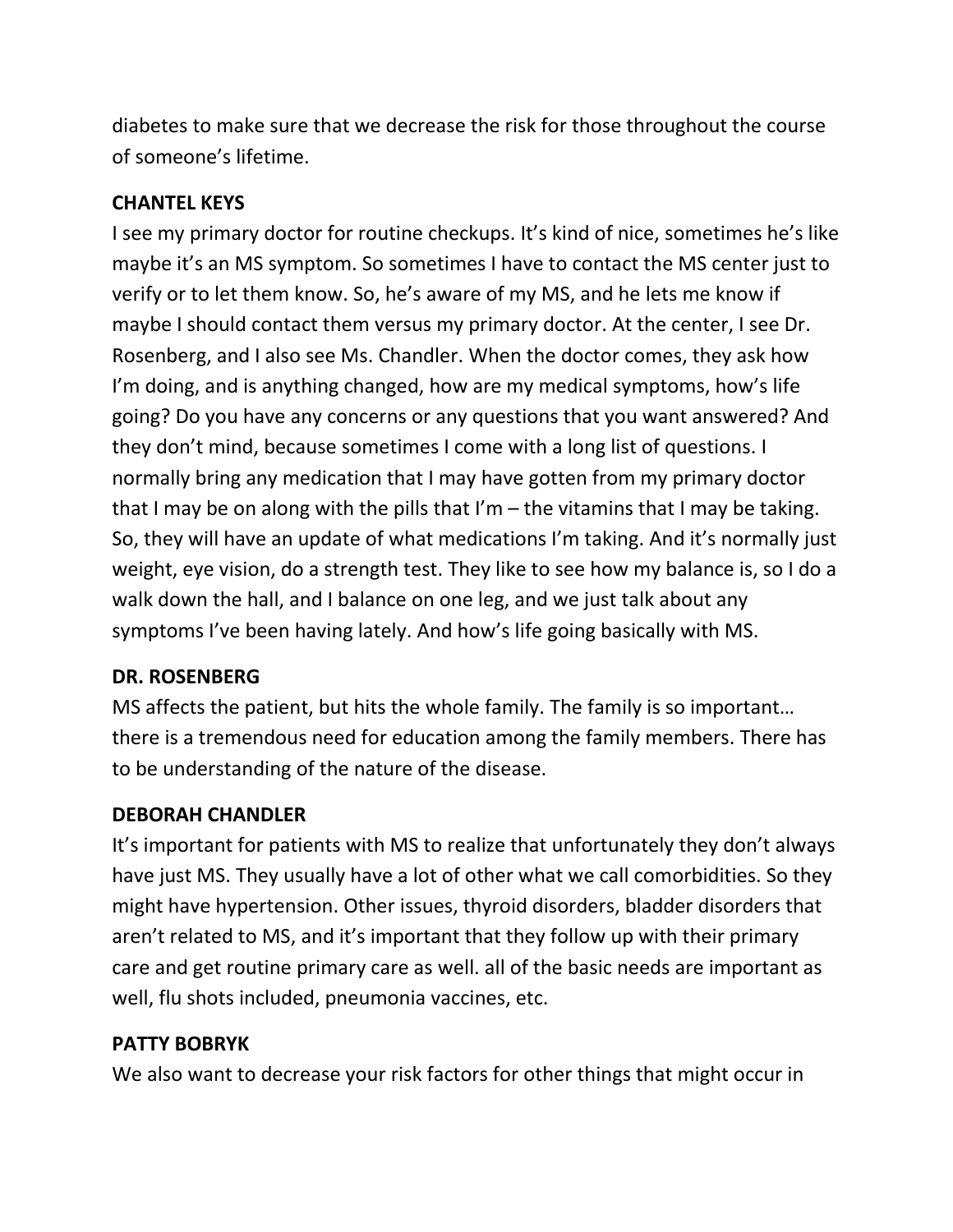your life like heart attacks, stroke, diabetes to make sure that we decrease the risk for those throughout the course of someone's lifetime.

## **DEBORAH CHANDLER**

Wellness is very important in MS. We need the diet to be as good as possible. We need the exercise to take place. Exercise improves fatigue, and fatigue is a huge part of the patient with MS. Of course if they can maintain a healthy weight, it's going to put less stress and strain on their joints, and again, less issues for the patient down the road. So a lot of times we will refer the patient to physical therapy and get them a needed home exercise program that they can do.

# **PATTY BOBRYK**

The ultimate goal for rehab in general is to have somebody strive to the highest level that they can function at. Rehab can help set those goals and work towards those goals…… we attack it from whatever direction we have to or that we can in order to support the individual in whatever function or task that they want.

# **DR. COHEN**

Mood and cognition go very close, hand-in-hand. So, we're addressing both of them at the same time, because one can affect the other and vice versa. As this person's brain changes over time, because of the disease process, emotional changes will occur. If we don't address those, the person will not get better. You want people to understand and buy into the care that they're getting and you want to be able to connect with them emotionally. And in order to treat a person, you have to understand that a person is much more than MS.

## **CHANTEL KEYS**

Just because you have MS doesn't mean the world stops. You still have to take care of yourself. So, when it comes to other symptoms or things, make sure you write it down and keep a notebook, and make sure you keep the time, so if you have numbness or shaking, write the start period and write when it ended. I need to be proactive when it comes to setting appointments and staying on top of my MS, and my other health as well.